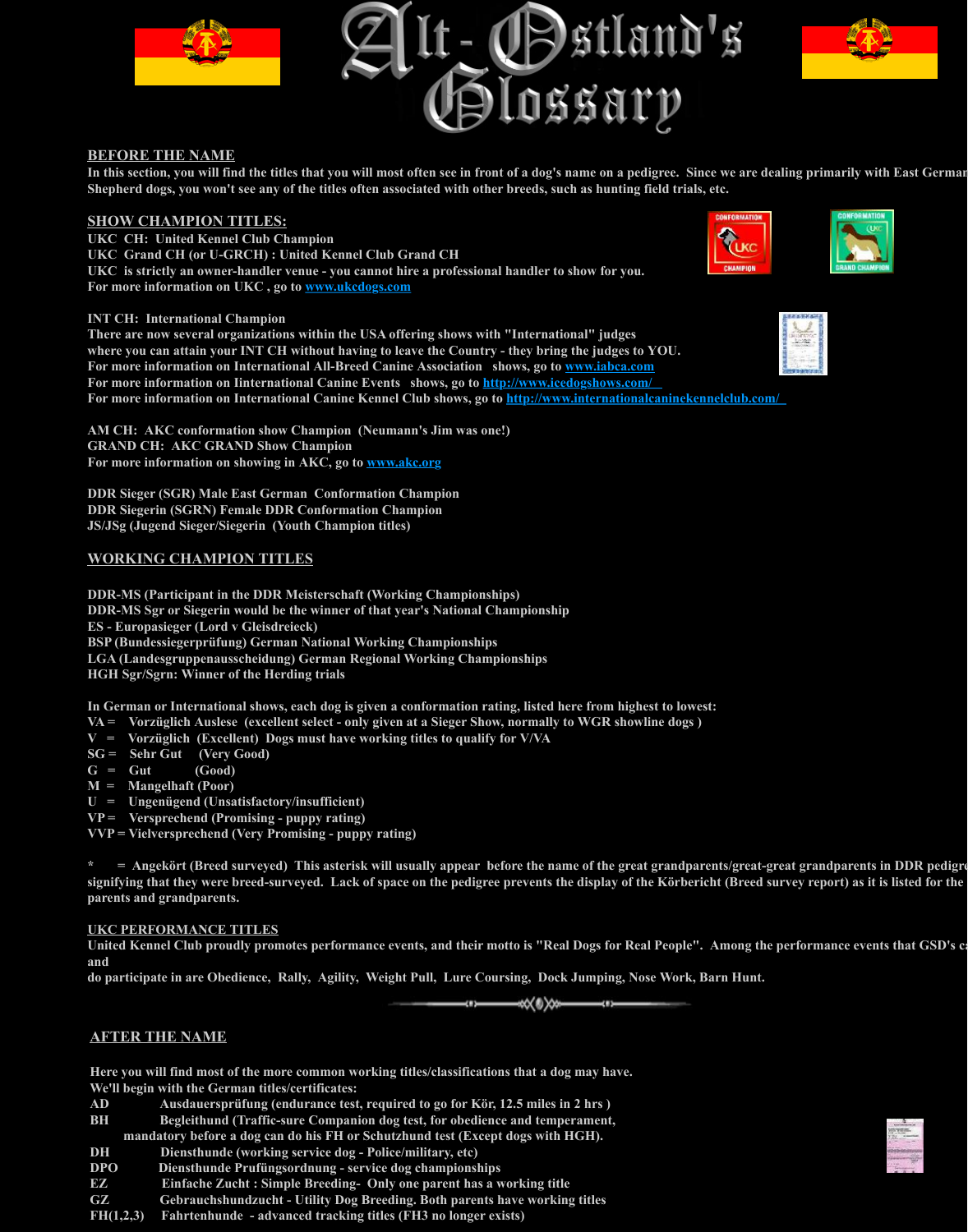**Ausland (a6) hips that were certified, but in another country outside Germany (Anything below this is not allowed to breed in Germany and many other or** 

# **DDR German hip rating:**

a-zuerkannt "approval awarded" Old DDR hip rating given to dog

# **OFA Ratings (Orthopedic Foundation for Animals)**

**For hips, they are graded as follows from best to worst: Excellent, Good, Fair, Borderline, Mild Dysplasia, Moderate Dysplasia, Se Elbows are only graded as normal, or not OFA also certifies a number of other things, such as Cardiac, Thyroid, Pat** 

For more info on OFA hip dysplasia, and the ratings systems, go to: http:/

The next thing you might expect to see on East German Dog pedigrees is a **,** 

**Or DN-, or something to that effect.** 

The numbers beginning with SZ- are issued by the German Shepherd Clu<sup>1</sup> **order** 

alphabetically by name, males first, then females. This is done at 7 weeks **into** 

**the breed warden's book permanently.**

The numbers beginning with DDR were of course issued under the registr the reunification of Germany. All DDR dogs to be bred or breed surveyed

**AKC's numbers begin with DL, DN, etc.**

The next thing you might expect to see on a pedigree is the ZB (Zuchtbewertung)

Also on some pedigrees online, you may see **ZL** (Zuchtlinie) designations s **ZL:V-A (5-A), ZL: XI-A (11-A) or ZL:XIII-A, etc... for an explanation on** 

You may further expect to see either the Körbericht (Breed survey report) **four letters, a slash, and two more numbers (for example: 5445)** 

# **DDR Wesenwertmessziffernsystem**

In the old DDR (East Germany) working dogs were rated under the Wertm understood by breeders/buyers wanting to study the conformation/tempera